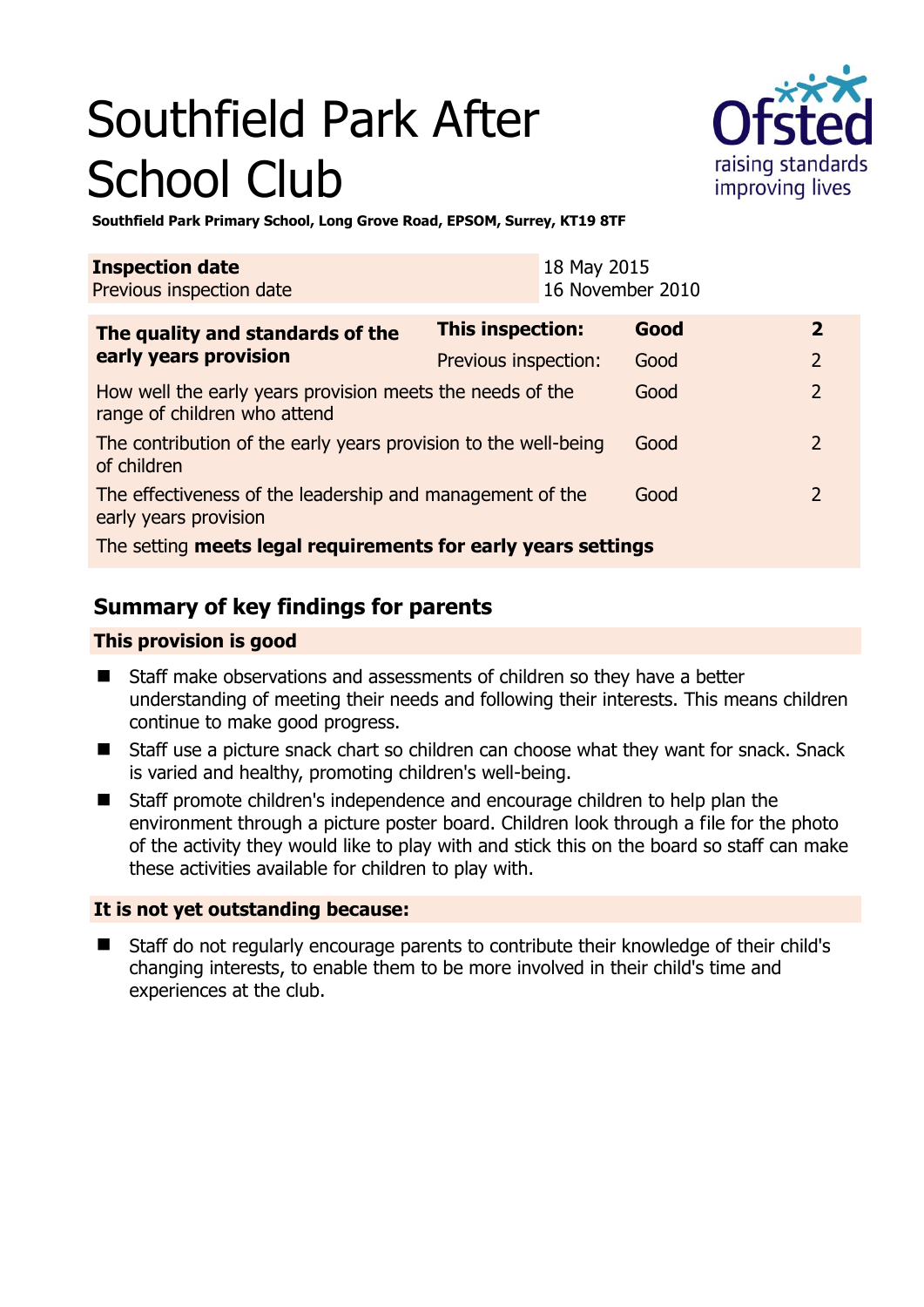## **What the setting needs to do to improve further**

#### **To further improve the quality of the early years provision the provider should:**

■ enhance the involvement of parents by asking for their contributions about their child's interests.

#### **Inspection activities**

- The inspector reviewed a sample of policies and procedures.
- The inspector discussed safeguarding with staff.
- The inspector observed and spoke to children, both indoors and outdoors.

**Inspector**  Genevieve Mackenzie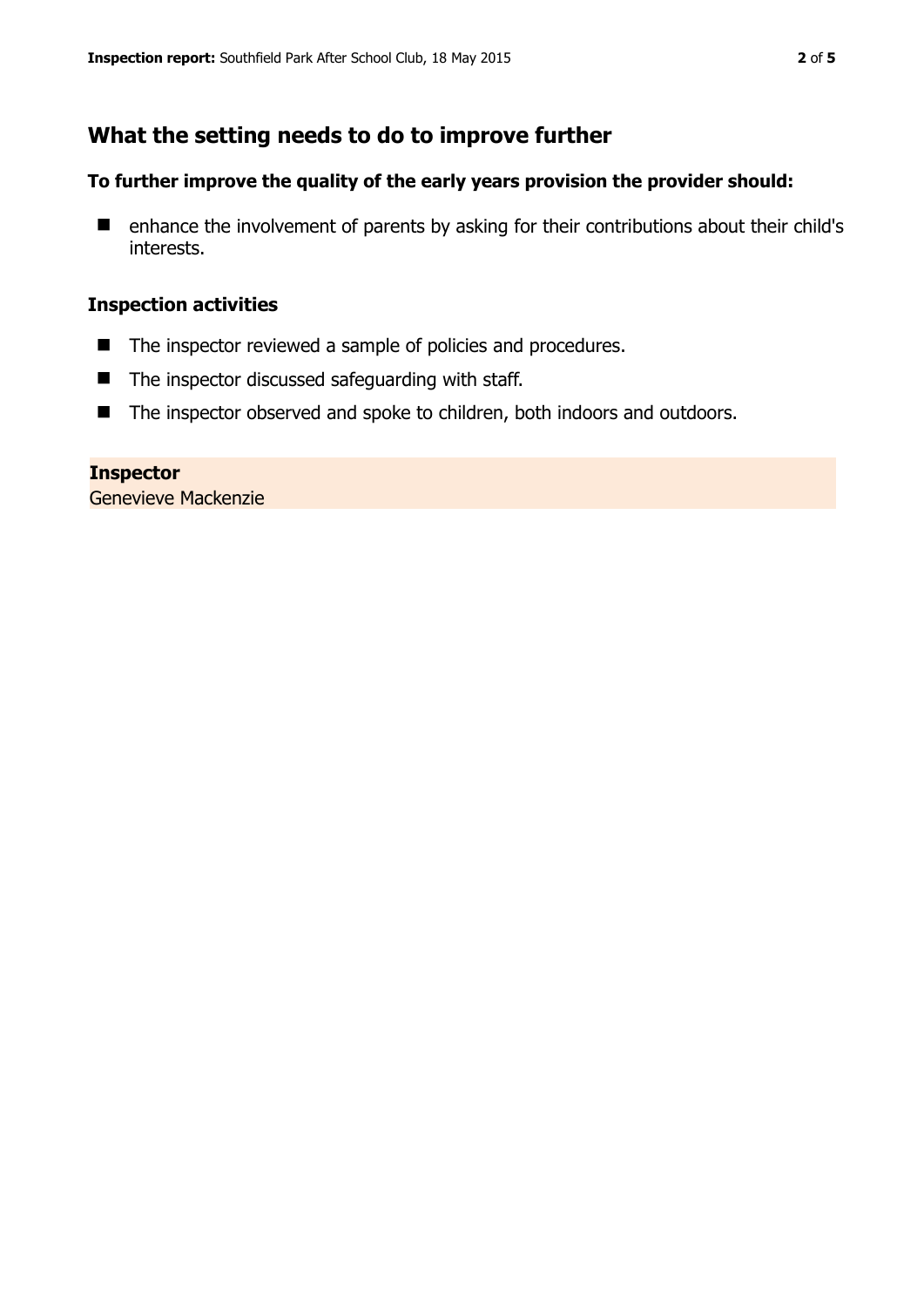### **Inspection findings**

#### **How well the early years provision meets the needs of the range of children who attend. This is good**

Children play happily in the setting. Children are kept interested and challenged because a wide variety of resources are accessible, both indoors and outdoors. For example, during the inspection, children made a den out of clothes horses, pegs and material. Children had to develop their problem-solving skills, social skills, imaginations and understanding of the world to build the den together. Staff plan activities, such as cooking, which help children to develop good physical, listening and communication skills, and promote turn taking. This means that children benefit from an environment that encourages them to participate in all areas of learning and children make good progress. Parents feel that their children are intellectually stimulated and they are happy with the daily feedback they get from staff.

#### **The contribution of the early years provision to the well-being of children is good**

Children are confident and independent. Staff closely supervise children. Children know who to turn to for help and because of this they are settled and happy. They engage independently in play because they feel safe. Staff have a good understanding of safeguarding and an effective child protection procedure is implemented and regularly updated. This means that children are well protected. Children spend most of their time in the outdoor area, promoting physical exercise and their general well-being. For example, children play with tennis rackets and balls. Children enjoy hitting balls to each other and happily race after balls that go astray. Staff complete risk assessments daily to reduce the risk of hazards. As a result, children can play safely in the environment.

#### **The effectiveness of the leadership and management of the early years provision is good**

The manager employs highly qualified staff which means that they all have a good understanding of safeguarding and welfare and of the learning and development requirements. Staff receive training regularly to enhance their professional development. Consequently, staff are good role models and help all children to participate in activities. The manager follows good recruitment and induction procedures to ensure staff are suitable and have a good understanding of the expectations of the club. Managers regularly evaluate their practice and identify areas for improvement. They take into account the opinions of staff, children and parents to enhance their practice further.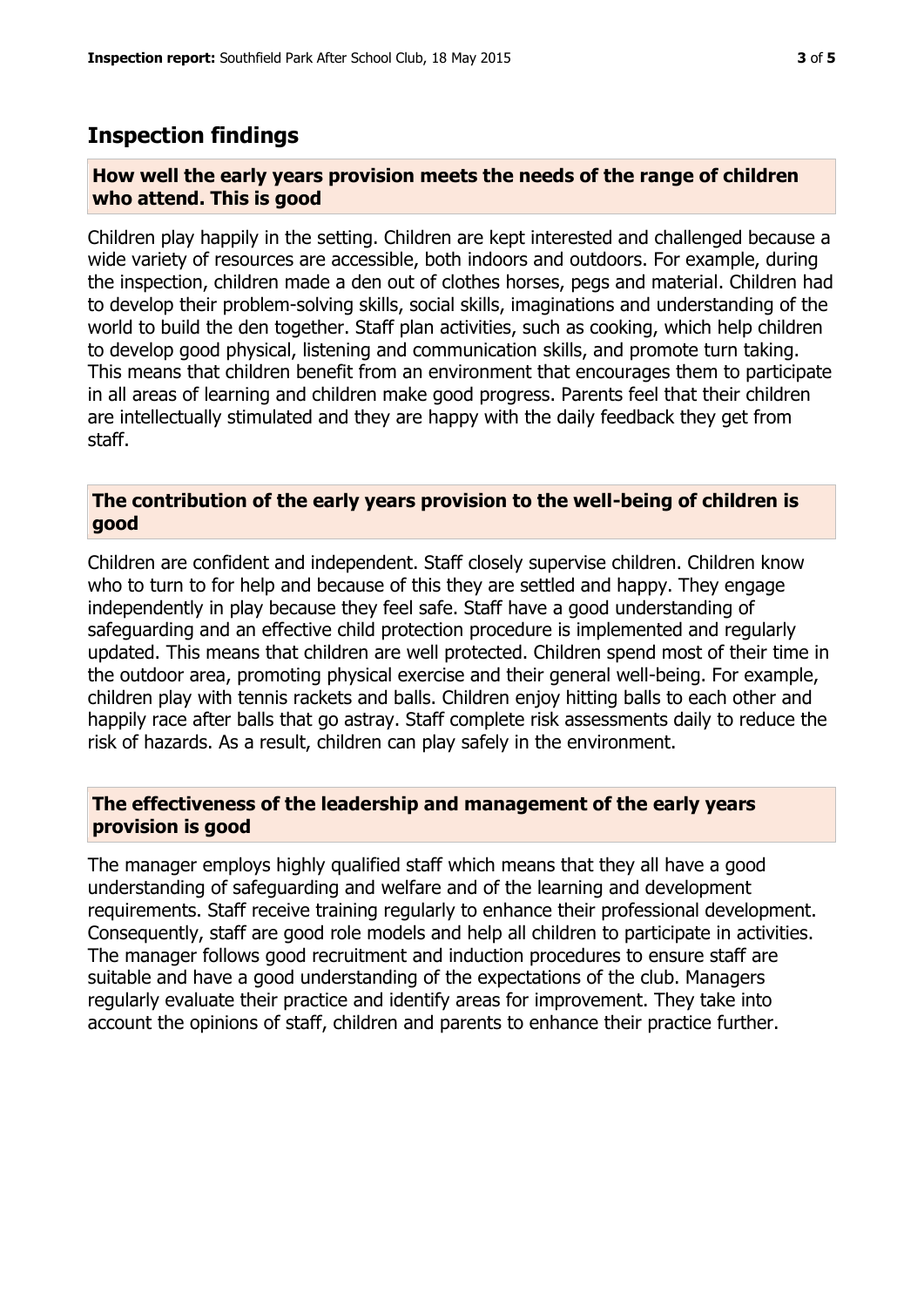# **Setting details**

| Unique reference number       | EY410949                 |  |  |
|-------------------------------|--------------------------|--|--|
| <b>Local authority</b>        | Surrey                   |  |  |
| <b>Inspection number</b>      | 831885                   |  |  |
| <b>Type of provision</b>      | Out of school provision  |  |  |
| <b>Registration category</b>  | Childcare - Non-Domestic |  |  |
| Age range of children         | $4 - 8$                  |  |  |
| <b>Total number of places</b> | 24                       |  |  |
| Number of children on roll    | 11                       |  |  |
| <b>Name of provider</b>       | Pallavi Ghanshyam Sawyer |  |  |
| Date of previous inspection   | 16 November 2010         |  |  |
| <b>Telephone number</b>       | 07921147335              |  |  |

Southfield Park After School Club was registered in June 2010. It operates from Southfield Park Primary School in Epsom, Surrey. The club opens five days a week, during school term time, from 3pm to 6pm. All of the staff hold appropriate play work and/or early years qualifications.

This inspection was carried out by Ofsted under sections 49 and 50 of the Childcare Act 2006 on the quality and standards of provision that is registered on the Early Years Register. The registered person must ensure that this provision complies with the statutory framework for children's learning, development and care, known as the Early Years Foundation Stage.

Any complaints about the inspection or the report should be made following the procedures set out in the guidance 'Complaints procedure: raising concerns and making complaints about Ofsted', which is available from Ofsted's website: www.gov.uk/government/organisations/ofsted. If you would like Ofsted to send you a copy of the guidance, please telephone 0300 123 4234, or email enquiries@ofsted.gov.uk.